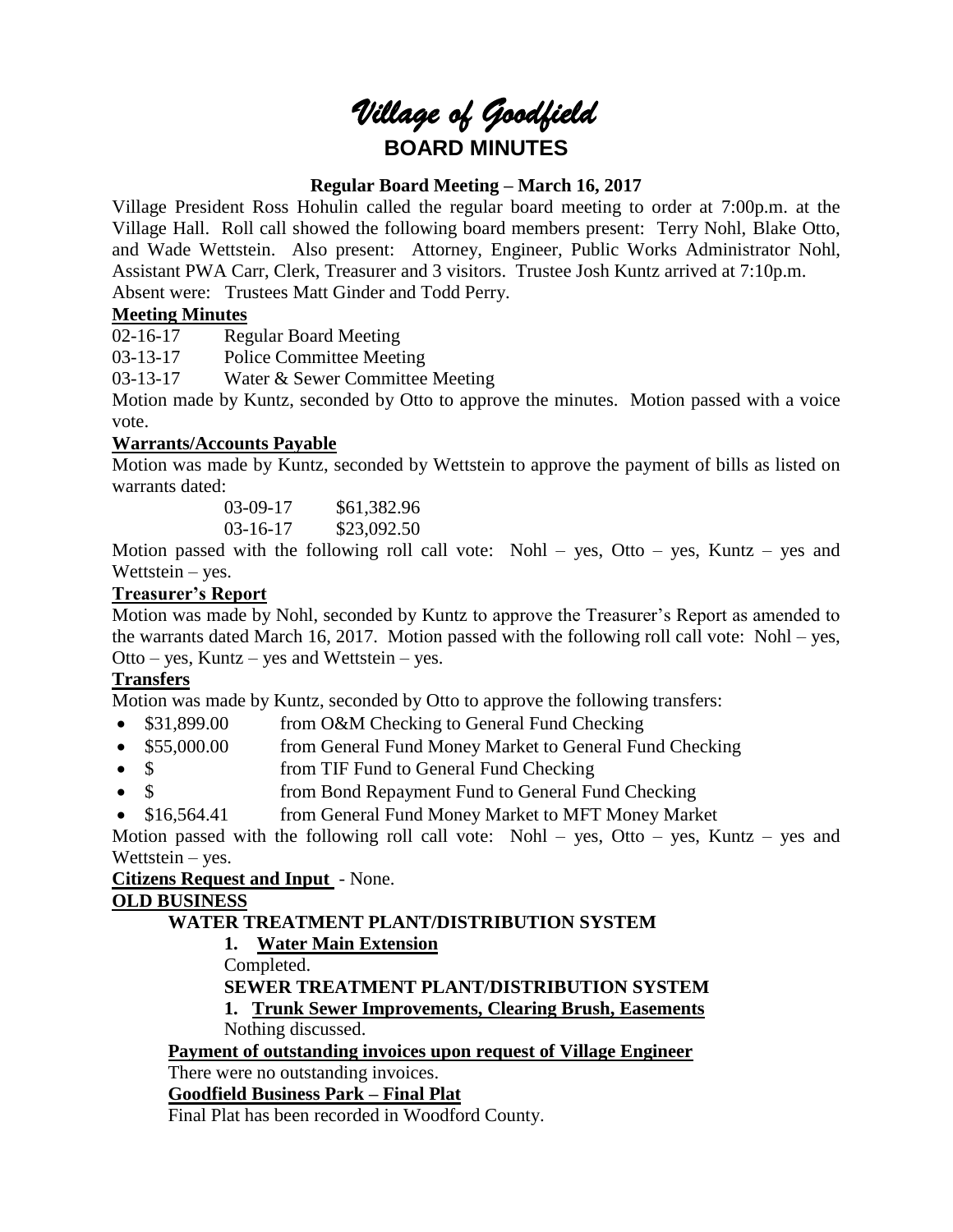#### **Skybeam (DTN) Agreement**

Skybeam has been notified that the Village will terminate the agreement on March 18, 2017.

**Rte. 117 Sanitary Sewer Service**

There is no grass growing yet.

**Chemical Feed Room at Water Treatment Plant**

Nothing discussed.

**Comprehensive Plan/Mile and a half radius map**

Nothing discussed.

**Consolidated Election**

Consolidated Election is April 4, 2017.

**The Lakes at Oak Valley Drainage Easements**

Still have one Drainage Easement to be signed.

# **Proposed Safety Improvement for Norfolk Southern Railroad @ Harrison & Birkey Street**

#### **IL Commerce Commission Stipulated Agreement 1934**

After working with the ICC, Railroad, Attorney and Engineer the Village has a Stipulated Agreement that all parties are satisfied with for the proposed safety improvement for Norfolk Southern Railroad at Harrison & Birkey Streets. Timing for the project – it must be completed within one year from the date of their order. Order may come out in May.

Motion made by Nohl, seconded by Wettstein for consideration of motion to approve resolution authorizing Village President Ross Hohulin to act as the designated agent for the Village of Goodfield in the processing of the Stipulated Agreement and that the Village is financially willing and able to bear the cost for the proposed improvements as may be assigned to it according to Section 5 of the Agreement.

Motion passed with the following roll call vote:  $Nohl - yes$ ,  $Otto - yes$ ,  $Kuntz - yes$ , and Wettstein – yes.

Motion made by Otto, seconded by Kuntz for consideration of motion for Village President Ross Hohulin to execute Illinois Commerce Commission Revised Stipulated Agreement 1934, executed by Commission Staff on March 1, 2017, concerning improvements at the Harrison Street and Birkey Street highway-rail grade crossing of Norfolk Southern Railway Company's tracks in Goodfield, Woodford County, Illinois, designated as crossings AAR/DOT #475097L, railroad milepost SP-394.70, and AAR/DOT #475099A, railroad milepost SP-394.85, respectively.

Motion passed with the following roll call vote: Nohl – yes, Otto – yes, Kuntz – no and Wettstein – yes.

# **Police Contract**

Tabled until April Regular Board Meeting.

#### **Park Mowing Bids**

The Village Board opened mowing bids but decided to reject all bids and re-bid it for April 10, 2017. There was a typo in the March 2015 minutes that said Eagle Enterprise (Brent Zoss) was mowing for \$975/mowing the park. It should have read \$975/month for mowing the park.

#### **Planning Commission – Replace William Ulrich, Chairman**

Josh Nohl will be Chairman of the Planning Commission and Trustee Wade Wettstein will be a member of the Planning Commission.